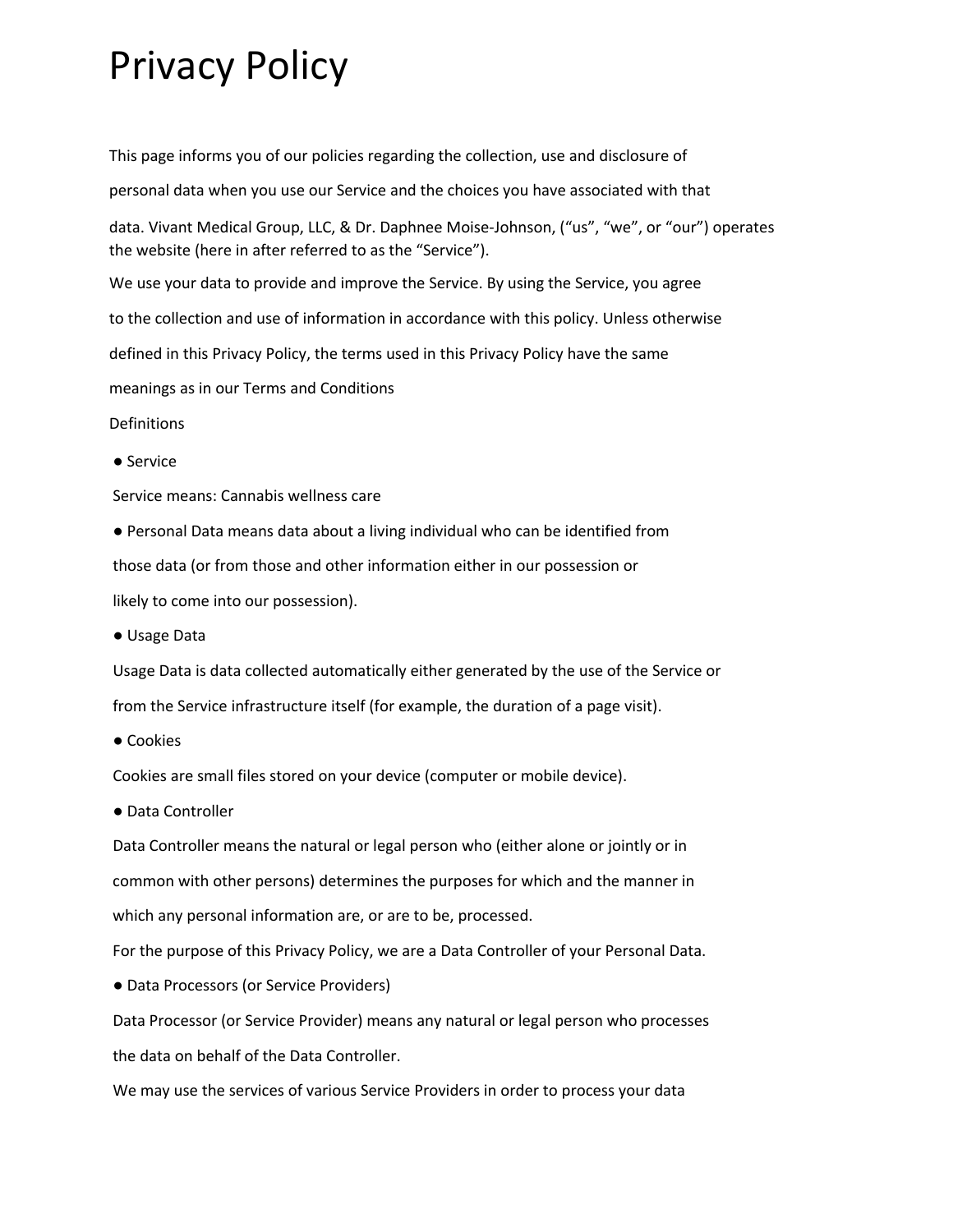more effectively.

● Data Subject (or User)

Data Subject is any living individual who is using our Service and is the subject of

Personal Data.

Information Collection and Use

We collect several different types of information for various purposes to provide and

improve our Service to you.

Types of Data Collected

Personal Data

While using our Service, we may ask you to provide us with certain personally identifiable information that can be used to contact or identify you ("Personal Data").

Personally identifiable information may include, but is not limited to:

- Email address
- First name and last name
- Phone number
- Address, State, Province, ZIP/Postal code, City
- Cookies and Usage Data

We may use your Personal Data to contact you with newsletters, marketing or promotional materials and other information that may be of interest to you. You may opt out of receiving any, or all, of these communications from us by contacting us.

Usage Data

We may also collect information that your browser sends whenever you visit our Service or when you access the Service by or through a mobile device ("Usage Data"). This Usage Data may include information such as your computer's Internet Protocol address (e.g. IP address), browser type, browser version, the pages of our Service that you visit, the time and date of your visit, the time spent on those pages, unique device identifiers and other diagnostic data.

When you access the Service with a mobile device, this Usage Data may include information such as the type of mobile device you use, your mobile device unique ID,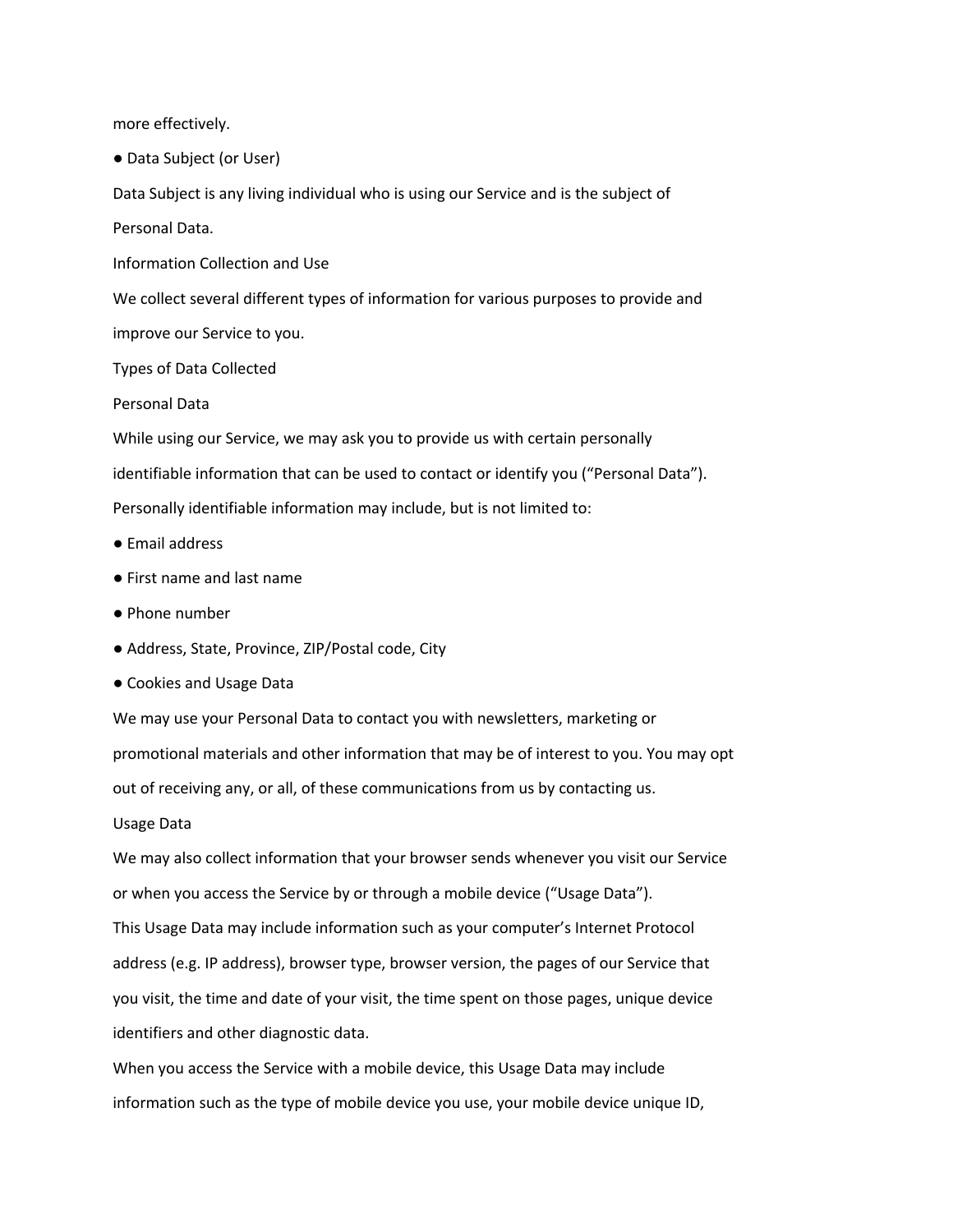the IP address of your mobile device, your mobile operating system, the type of mobile Internet browser you use, unique device identifiers and other diagnostic data.

## Location Data

We may use and store information about your location if you give us permission to do so ("Location Data"). We use this data to provide features of our Service, to improve and customize our Service.

You can enable or disable location services when you use our Service at any time by way of your device settings.

Tracking & Cookies Data

We use cookies and similar tracking technologies to track the activity on our Service and we hold certain information.

Cookies are files with a small amount of data which may include an anonymous unique identifier. Cookies are sent to your browser from a website and stored on your device. Other tracking technologies are also used such as beacons, tags and scripts to collect and track information and to improve and analyze our Service.

You can instruct your browser to refuse all cookies or to indicate when a cookie is being sent. However, if you do not accept cookies, you may not be able to use some portions of our Service.

Examples of Cookies we use:

● Session Cookies. We use Session Cookies to operate our Service.

● Preference Cookies. We use Preference Cookies to remember your preferences and various settings.

● Security Cookies. We use Security Cookies for security purposes.

● Advertising Cookies. Advertising Cookies are used to serve you with advertisements that may be relevant to you and your interests.

Use of Data

uses the collected data for various purposes:

- To provide and maintain our Service
- To notify you about changes to our Service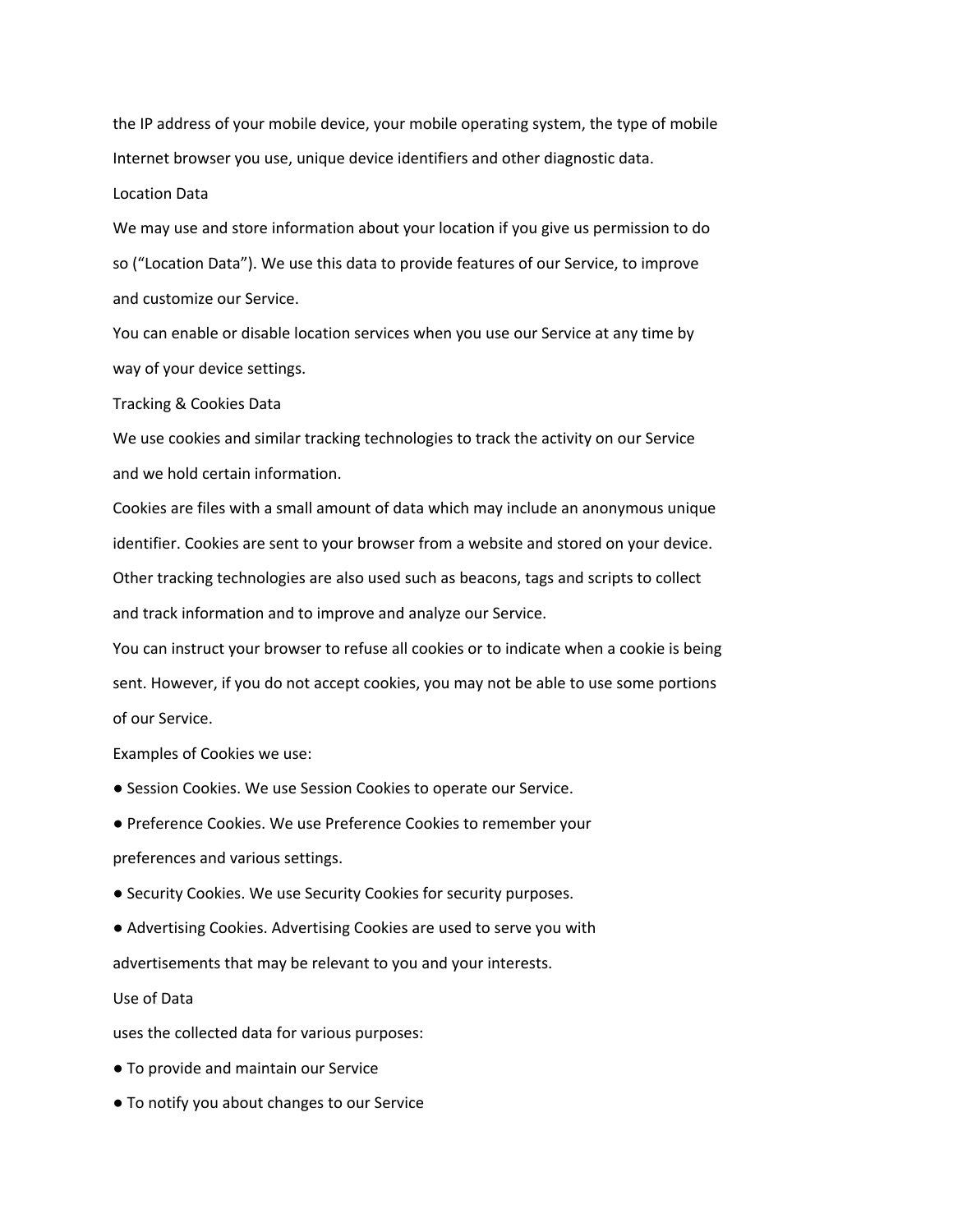● To allow you to participate in interactive features of our Service when you

choose to do so

● To provide customer support

● To gather analysis or valuable information so that we can improve our

## Service

● To monitor the usage of our Service

- To detect, prevent and address technical issues
- To provide you with news, special offers and general information about other

goods, services and events which we offer that are similar to those that you

have already purchased or enquired about unless you have opted not to

receive such information

Legal Basis for Processing Personal Data under the

General Data Protection Regulation (GDPR)

If you are from the European Economic Area (EEA), Vivant Medical Group, LLC, legal basis for

collecting and using the personal information described in this Privacy Policy depends

on the Personal Data we collect and the specific context in which we collect it.

Vivant Medical Group, LLC, may process your Personal Data because:

- We need to perform a contract with you
- You have given us permission to do so
- The processing is in our legitimate interests and it is not overridden by your

#### rights

● To comply with the law

## Retention of Data

Vivant Medical Group, LLC, will retain your Personal Data only for as long as is necessary for the purposes set out in this Privacy Policy. We will retain and use your Personal Data to the extent necessary to comply with our legal obligations (for example, if we are required to retain your data to comply with applicable laws), resolve disputes and enforce our legal agreements and policies.

Vivant Medical Group, LLC, will also retain Usage Data for internal analysis purposes. Usage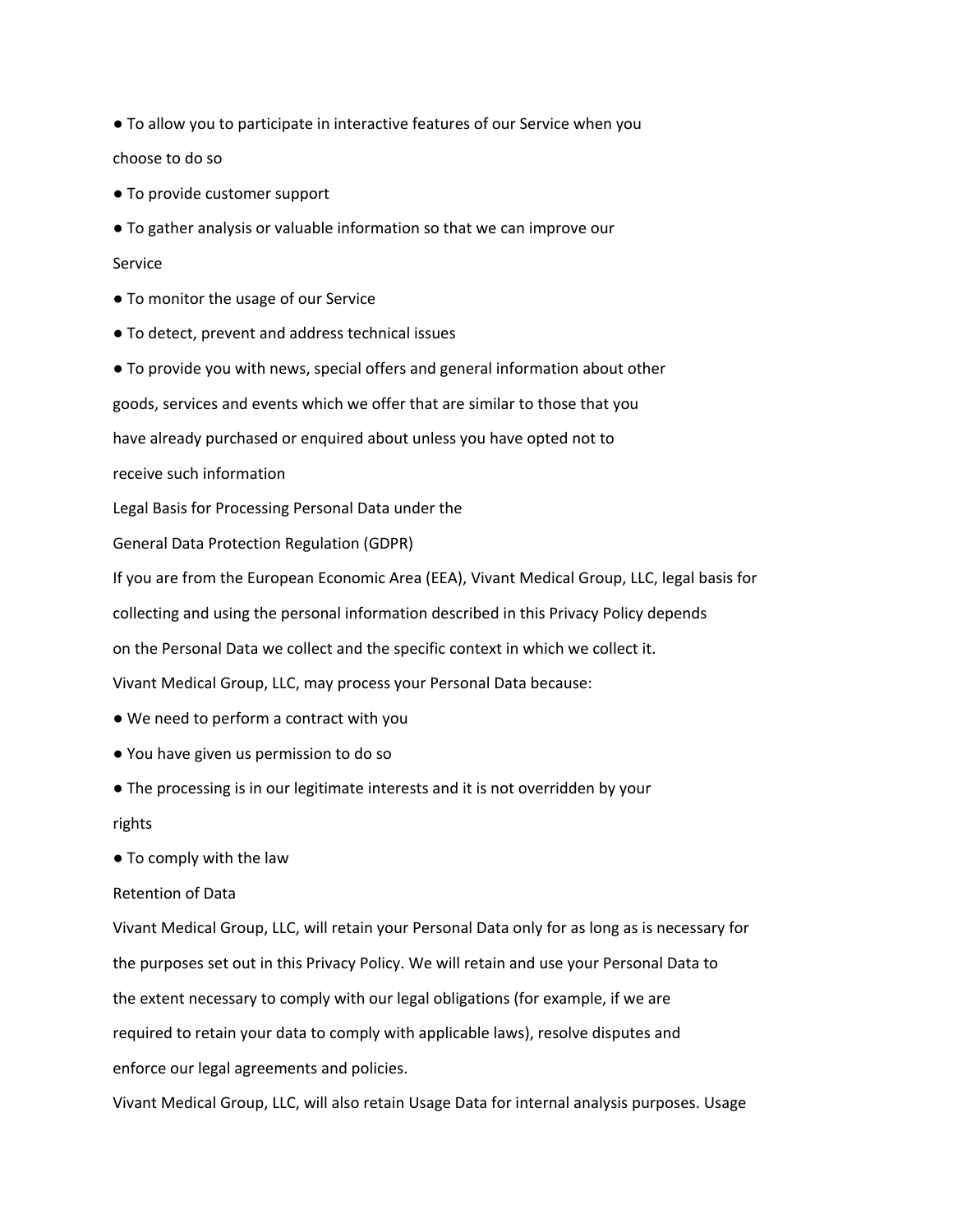Data is generally retained for a shorter period of time, except when this data is used to strengthen the security or to improve the functionality of our Service, or we are legally obligated to retain this data for longer periods.

## Transfer of Data

Your information, including Personal Data, may be transferred to — and maintained on — computers located outside of your state, province, country or other governmental jurisdiction where the data protection laws may differ from those of your jurisdiction. If you are located outside United States and choose to provide information to us, please note that we transfer the data, including Personal Data, to United States and process it there.

Your consent to this Privacy Policy followed by your submission of such information represents your agreement to that transfer.

Vivant Medical Group, LLC, will take all the steps reasonably necessary to ensure that your data is treated securely and in accordance with this Privacy Policy and no transfer of your Personal Data will take place to an organization or a country unless there are adequate controls in place including the security of your data and other personal information.

Disclosure of Data

Business Transaction

If

Vivant Medical Group, LLC, is involved in a merger, acquisition or asset sale, your Personal Data may be transferred. We will provide notice before your Personal Data is transferred and becomes subject to a different Privacy Policy. Disclosure for Law Enforcement Under certain circumstances,

Vivant Medical Group, LLC, may be required to disclose your Personal Data if required to do

so, by law or in response to valid requests by public authorities (e.g. a court or a

government agency).

Legal Requirements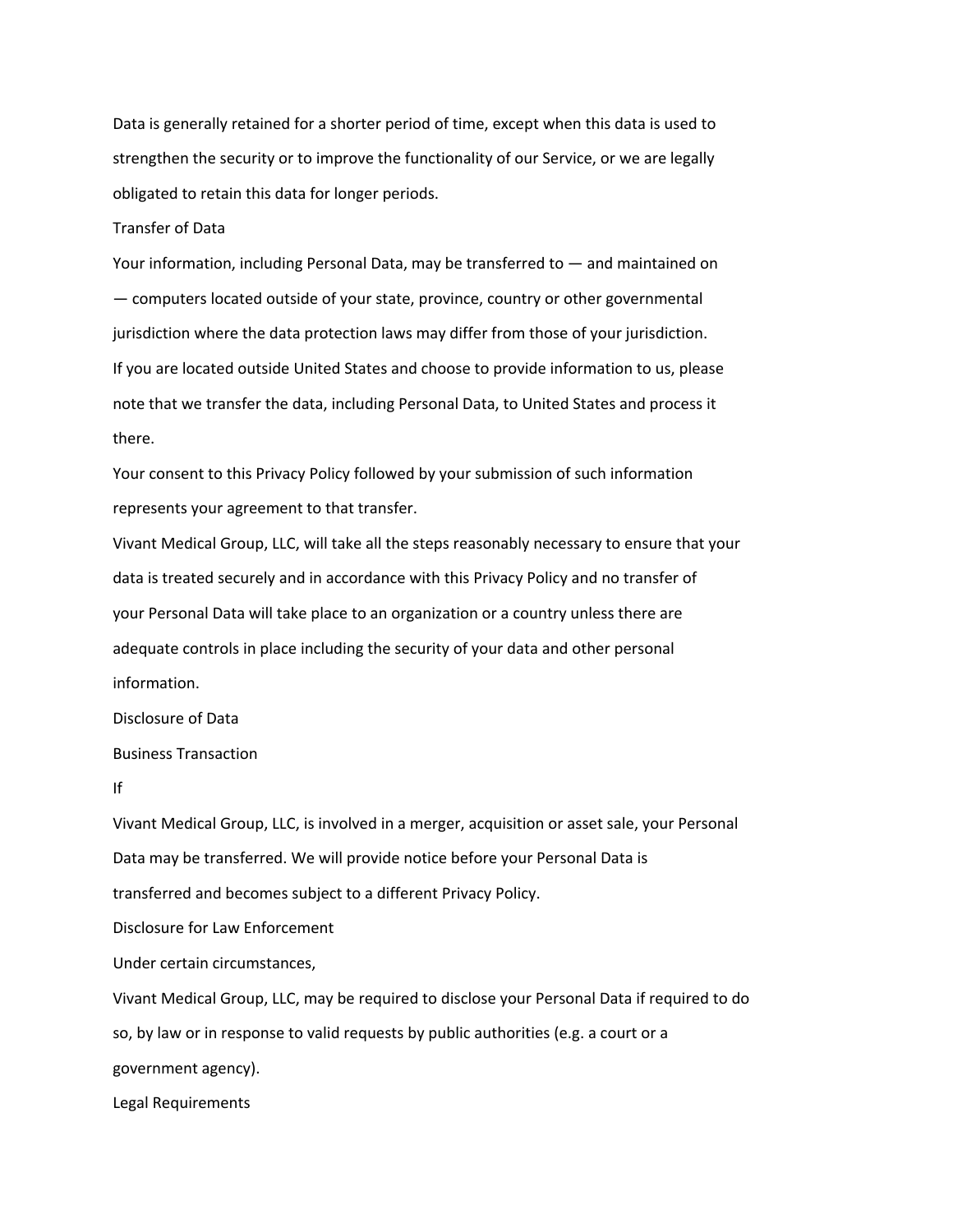Vivant Medical Group, LLC, may disclose your Personal Data in the good faith belief that such action is necessary to:

- To comply with a legal obligation
- To protect and defend the rights or property of

Vivant Medical Group, LLC,

- To prevent or investigate possible wrongdoing in connection with the Service
- To protect the personal safety of users of the Service or the public
- To protect against legal liability

Security of Data

The security of your data is important to us but remember that no method of

transmission over the Internet or method of electronic storage is 100% secure. While we

strive to use commercially acceptable means to protect your Personal Data, we cannot

guarantee its absolute security.

Our Policy on "Do Not Track" Signals under the California

Online Protection Act (CalOPPA)

We do not support Do Not Track ("DNT"). Do Not Track is a preference you can set in

your web browser to inform websites that you do not want to be tracked.

You can enable or disable Do Not Track by visiting the Preferences or Settings page of

your web browser.

Your Data Protection Rights under the General Data

Protection Regulation (GDPR)

If you are a resident of the European Economic Area (EEA), you have certain data protection rights.

Vivant Medical Group, LLC, aims to take reasonable steps to allow you to correct, amend, delete or limit the use of your Personal Data.

If you wish to be informed about what Personal Data we hold about you and if you want

it to be removed from our systems, please contact us.

In certain circumstances, you have the following data protection rights:

● The right to access, update or delete the information we have on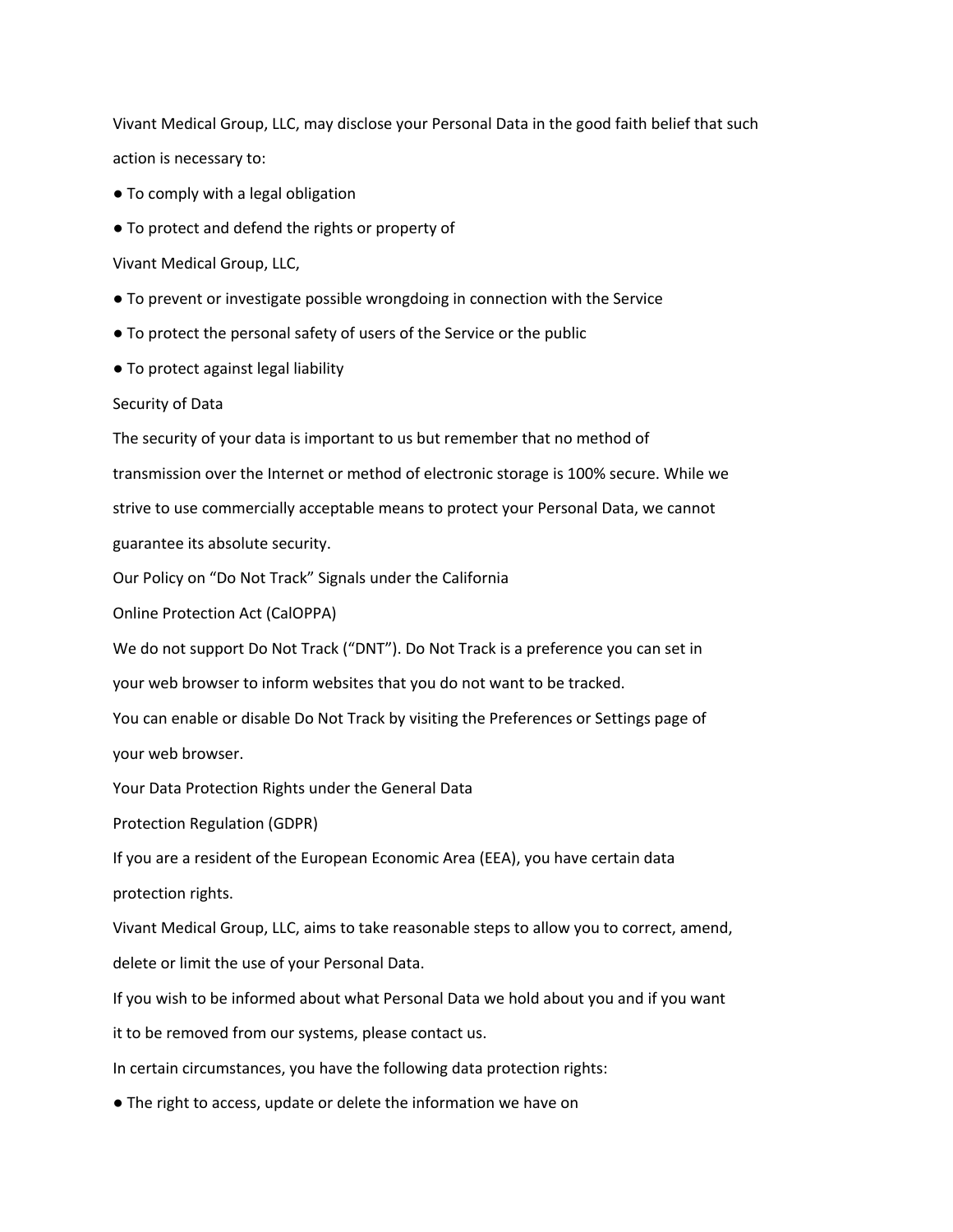you. Whenever made possible, you can access, update or request deletion of your Personal Data directly within your account settings section. If you are unable to perform these actions yourself, please contact us to assist you.

● The right of rectification. You have the right to have your information rectified if that information is inaccurate or incomplete.

● The right to object. You have the right to object to our processing of your Personal Data.

● The right of restriction. You have the right to request that we restrict the processing of your personal information.

● The right to data portability. You have the right to be provided with a copy of the information we have on you in a structured, machine-readable and commonly used format.

● The right to withdraw consent. You also have the right to withdraw your consent at any time where

Vivant Medical Group, LLC,

● relied on your consent to process your personal information.

Please note that we may ask you to verify your identity before responding to such requests.

You have the right to complain to a Data Protection Authority about our collection and use of your Personal Data. For more information, please contact your local data protection authority in the European Economic Area (EEA).

Service Providers

We may employ third party companies and individuals to facilitate our Service ("Service Providers"), provide the Service on our behalf, perform Service-related services or assist us in analyzing how our Service is used.

These third parties have access to your Personal Data only to perform these tasks on our behalf and are obligated not to disclose or use it for any other purpose.

Analytics

We may use third-party Service Providers to monitor and analyze the use of our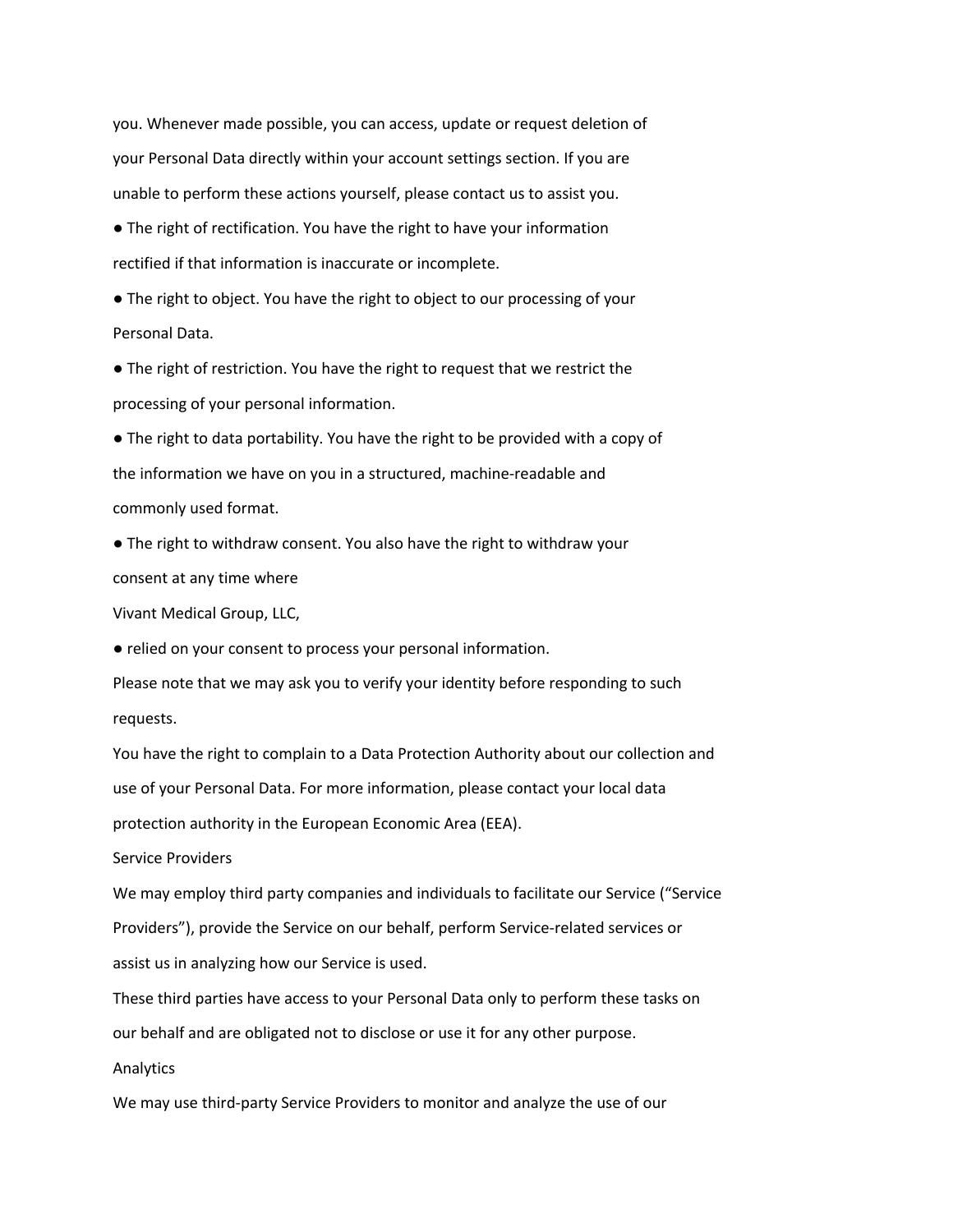Service.

● Google Analytics

Google Analytics is a web analytics service offered by Google that tracks and reports website traffic. Google uses the data collected to track and monitor the use of our Service. This data is shared with other Google services. Google may use the collected data to contextualize and personalize the ads of its own advertising network. For more information on the privacy practices of Google, please visit the Google Privacy & Terms web page: https://policies.google.com/privacy?hl=en

● Piwik or Matomo

Piwik or Matomo is a web analytics service. You can visit their Privacy Policy page here:

https://matomo.org/privacy-policy

● Clicky

Clicky is a web analytics service. Read the Privacy Policy for Clicky here:

https://clicky.com/terms

● Statcounter

Statcounter is a web traffic analysis tool. You can read the Privacy Policy for

Statcounter here: https://statcounter.com/about/legal/

● Flurry Analytics

Flurry Analytics service is provided by Yahoo! Inc.

You can opt-out from Flurry Analytics service to prevent Flurry Analytics from using and

sharing your information by visiting the Flurry's Opt-out page:

https://dev.flurry.com/secure/optOut.do

For more information on the privacy practices and policies of Yahoo!, please visit their Privacy Policy page: https://policies.yahoo.com/us/en/yahoo/privacy/policy/index.htm

● Mixpanel

Mixpanel is provided by Mixpanel Inc

You can prevent Mixpanel from using your information for analytics purposes by

opting-out. To opt-out of Mixpanel service, please visit this page:

https://mixpanel.com/optout/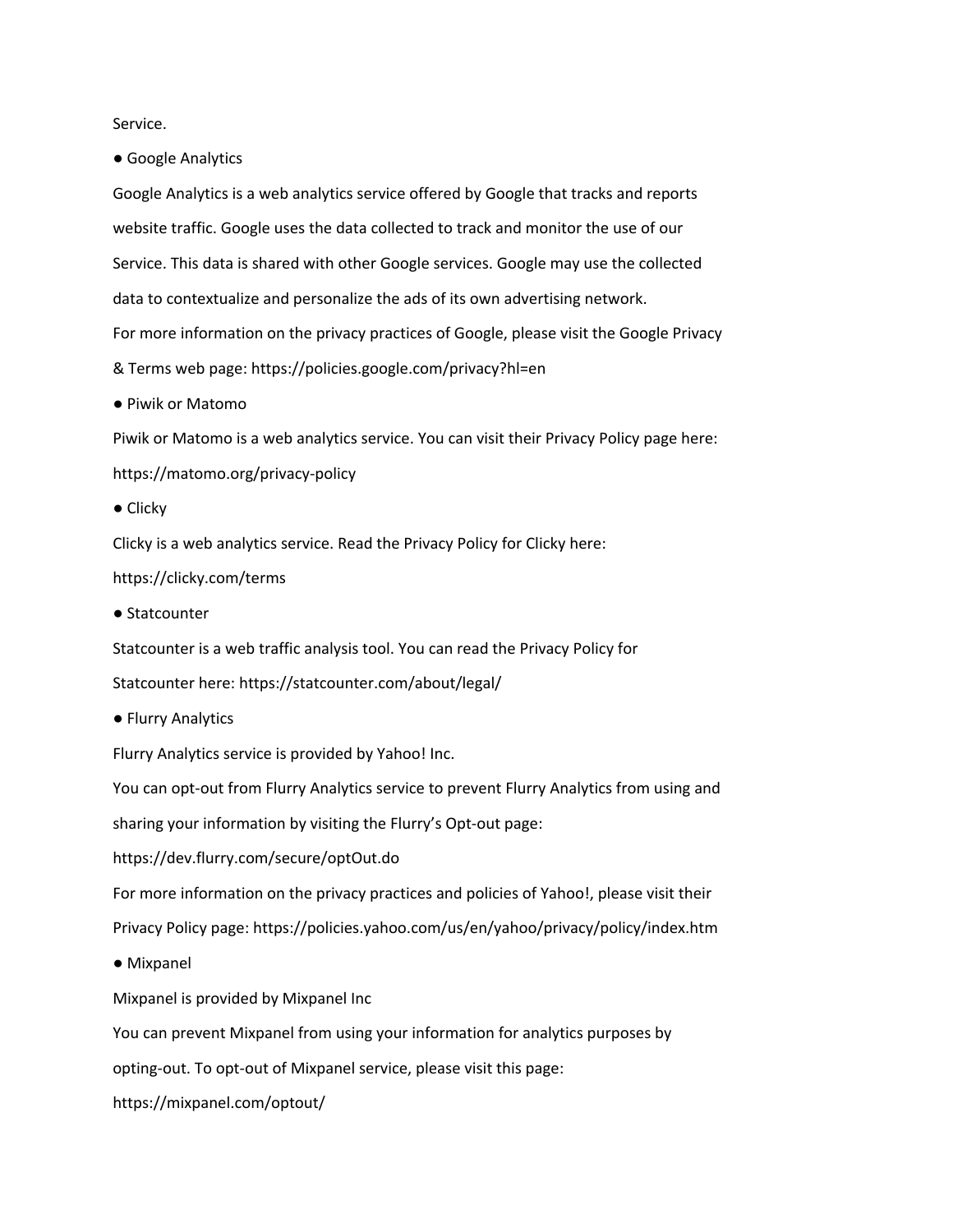For more information on what type of information Mixpanel collects, please visit the Terms of Use page of Mixpanel: https://mixpanel.com/terms/

## Advertising

We may use third-party Service Providers to show advertisements to you to help support and maintain our Service.

● Google AdSense & DoubleClick Cookie

Google, as a third-party vendor, uses cookies to serve ads on our Service. Google's use of the DoubleClick cookie enables it and its partners to serve ads to our users based on their visit to our Service or other websites on the Internet.

You may opt out of the use of the DoubleClick Cookie for interest-based advertising by visiting the Google Ads Settings web page: http://www.google.com/ads/preferences/

● Bing Ads

Bing Ads is an advertising service provided by Microsoft, Inc.

You can opt-out of Bing Ads remarketing by visiting:

https://advertise.bingads.microsoft.com/en-us/resources/policies/personalized-ads

For more information about Bing Ads, please visit their Privacy Policy:

https://privacy.microsoft.com/en-us/PrivacyStatement

● AdMob by Google

AdMob by Google is provided by Google Inc.

You can opt-out from the AdMob by Google service by following the instructions

described by Google: https://support.google.com/ads/answer/2662922?hl=en

For more information on how Google uses the collected information, please visit the

"How Google uses data when you use our partners' sites or app" page:

http://www.google.com/policies/privacy/partners/ or visit the Privacy Policy of Google:

http://www.google.com/policies/privacy/

● Flurry

Flurry

Flurry is provided by Yahoo! Inc.

You can opt-out of the Flurry service and prevent it from using and sharing your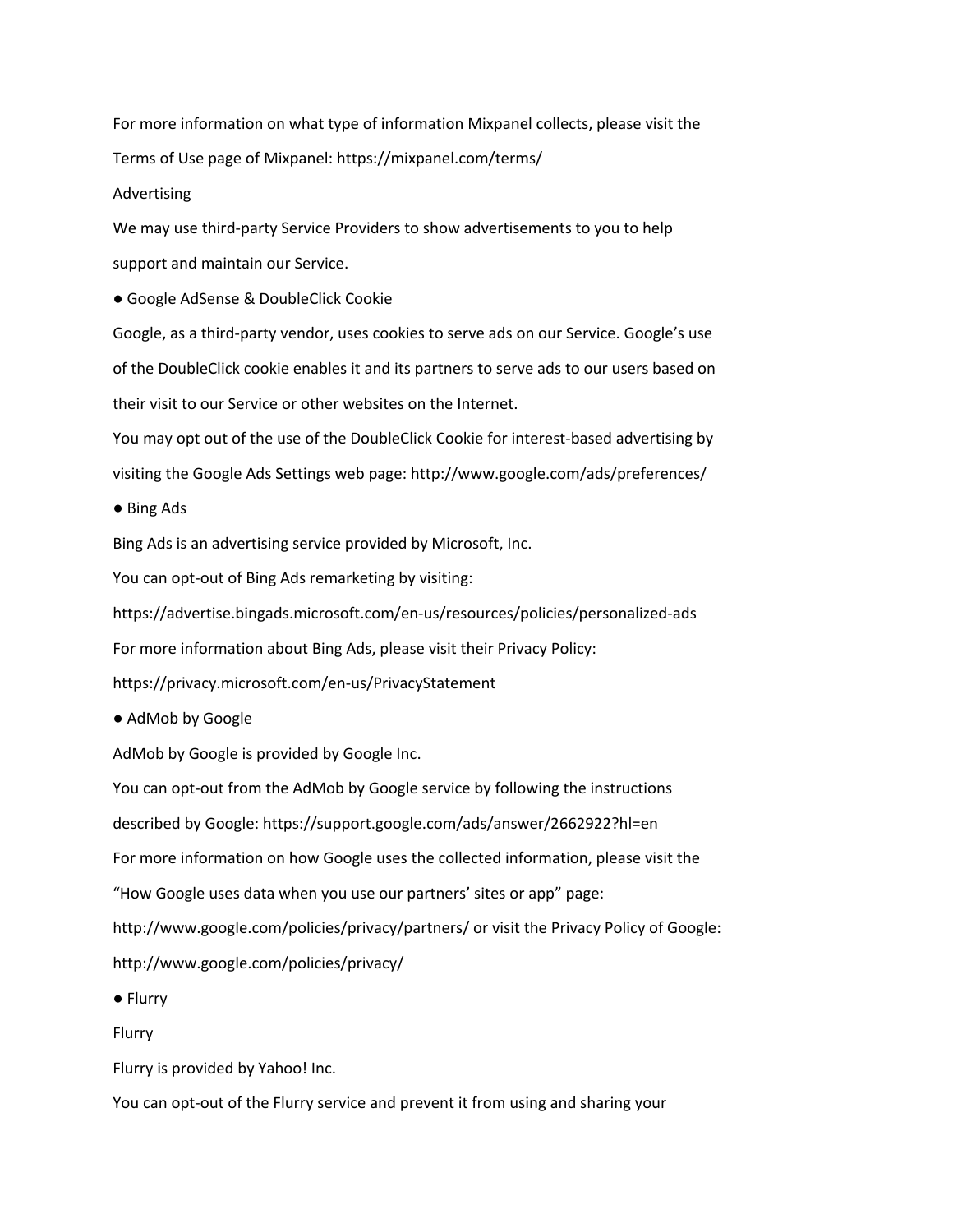information by visiting the Flurry Opt-out page: https://dev.flurry.com/secure/optOut.do For more information on the privacy practices policies of Yahoo!, please visit their Privacy Policy: https://policies.yahoo.com/us/en/yahoo/privacy/policy/index.htm

● InMobi

InMobi is provided by InMobi Pte Ltd.

You can opt-out from InMobi service by following the instructions as described on the InMobi Opt-out page: http://www.inmobi.com/page/opt-out/ For more information on the privacy practices and policies of InMobi, please visit the

InMobi Privacy Policy: http://www.inmobi.com/privacy-policy/

● MoPub

MoPub is provided by MobPub, Inc.

You can opt-out from MobPub service by following the instructions on MoPub Opt-out page: http://www.mopub.com/optout/

For more information on what information MobPub collects and how it is used, please

read MoPub Privacy Policy: http://www.mopub.com/legal/privacy/

● StartApp

StartApp is provided by StartApp, Inc.

You can opt-out from interest-based ads served by StartApp by following the

instructions on their Privacy Policy, section "8. Your Choices and Controls":

https://www.startapp.com/policy/privacy-policy/

For more information on what information StartApp collects and how it is used, please

read their Privacy Policy: https://www.startapp.com/policy/privacy-policy/

● AdColony

AdColony is provided by Jirbo, Inc.

You can opt-out from AdColony service by visiting the AdColony Opt-out page:

http://www.adcolony.com/privacy-policy/opt-out/

You can also opt-out from AdColony through the Digital Advertising Alliance in the USA

http://www.aboutads.info/choices/ or opt-out using your mobile device settings.

For more information AdColony, please visit the Privacy Policy of AdColony: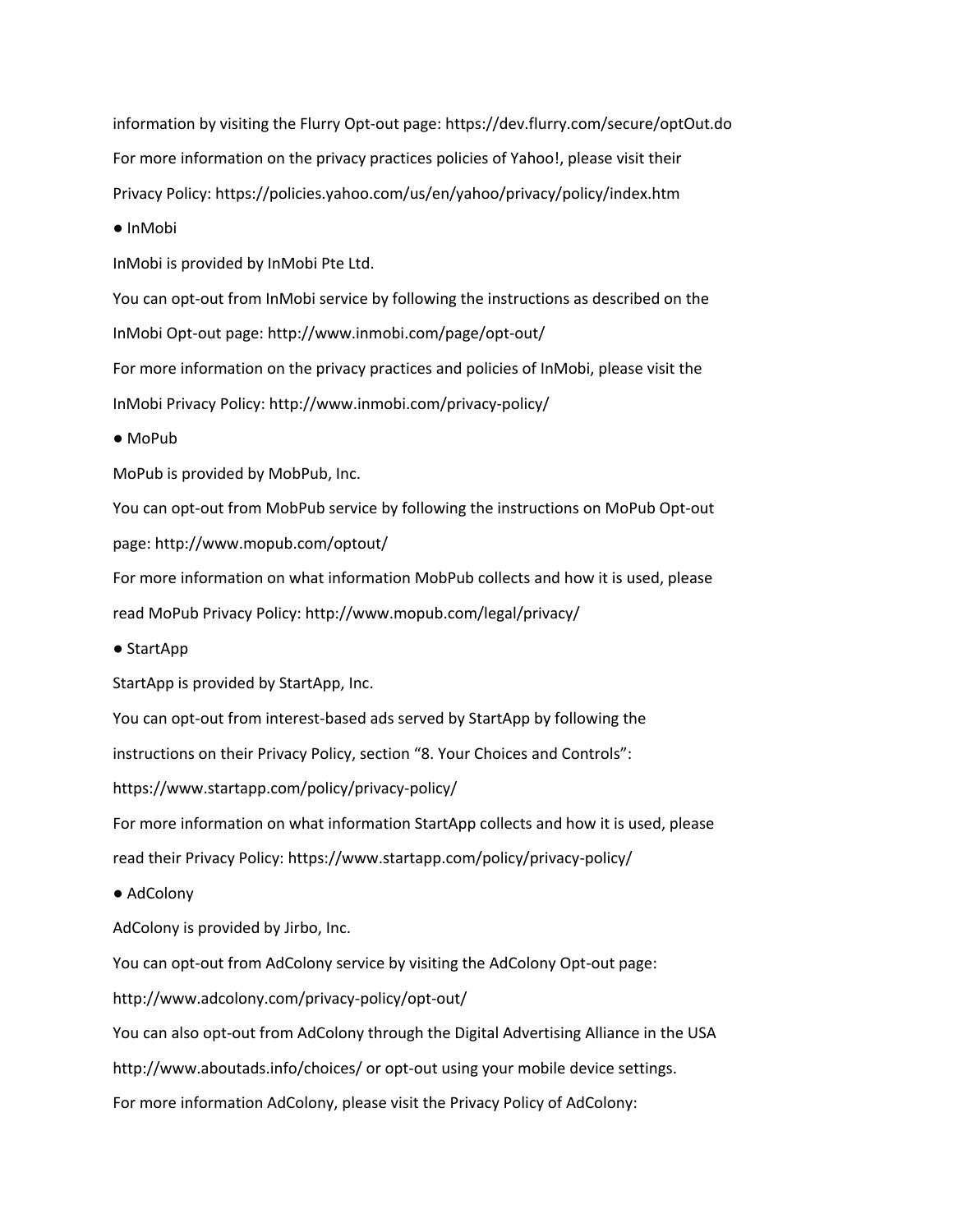http://www.adcolony.com/privacy-policy/

● AppLovin

AppLovin is provided by the AppLovin Corporation.

If you'd like to opt-out from AppLovin service, please visit the AppLovin Opt-out page:

https://www.applovin.com/optout

If you'd like to learn more about AppLovin, please visit the Privacy Policy page of

AppLovin: https://www.applovin.com/privacy

● Vungle

Vungle is provided by Vungle, Inc.

You can opt-out from Vungle service by following the instructions as described by

Vungle on their Privacy Policy page: http://vungle.com/privacy/

For more information about Vungle, please visit Vungle Privacy Policy:

http://vungle.com/privacy/

● AdButler

AdButler is an advertising service provided by Sparklit Networks, Inc.

For more information about AdButler, please visit their Privacy Policy:

https://www.sparklit.com/agreements.spark?agreement=privacy

Behavioral Remarketing

Vivant Medical Group, LLC, uses remarketing services to advertise on third party websites to you after you visited our Service. We and our third-party vendors use cookies to inform, optimism and serve ads based on your past visits to our Service.

● Google AdWords

Google AdWords remarketing service is provided by Google Inc.

You can opt-out of Google Analytics and customize the Google Display Network ads by visiting the Google Ads Settings page: http://www.google.com/settings/ads Google also recommends installing the Google Analytics Opt-out Browser Add-on – https://tools.google.com/dlpage/gaoptout – for your web browser. Google Analytics Opt-out Browser Add-on provides visitors with the ability to prevent their data from being collected and used by Google Analytics.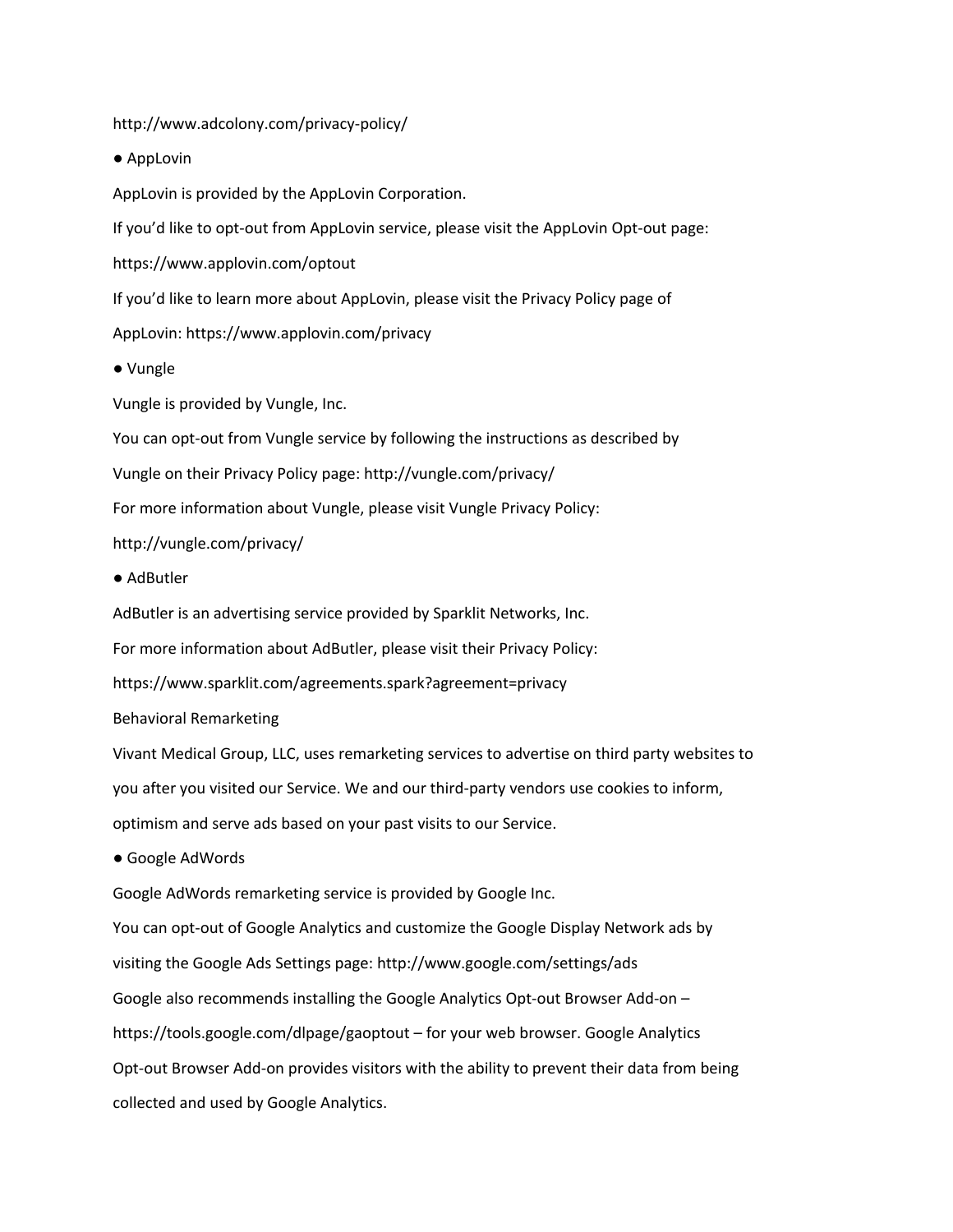For more information on the privacy practices of Google, please visit the Google Privacy

& Terms web page: https://policies.google.com/privacy?hl=en

● Twitter

Twitter remarketing service is provided by Twitter Inc.

You can opt-out from Twitter's interest-based ads by following their instructions:

https://support.twitter.com/articles/20170405

You can learn more about the privacy practices and policies of Twitter by visiting their Privacy Policy page: https://twitter.com/privacy

● Facebook

Facebook remarketing service is provided by Facebook Inc.

You can learn more about interest-based advertising from Facebook by visiting this page: https://www.facebook.com/help/164968693837950

To opt-out from Facebook's interest-based ads, follow these instructions from

Facebook: https://www.facebook.com/help/568137493302217

Facebook adheres to the Self-Regulatory Principles for Online Behavioral Advertising established by the Digital Advertising Alliance. You can also opt-out from Facebook and other participating companies through the Digital Advertising Alliance in the USA http://www.aboutads.info/choices/, the Digital Advertising Alliance of Canada in Canada http://youradchoices.ca/ or the European Interactive Digital Advertising Alliance in Europe http://www.youronlinechoices.eu/, or opt-out using your mobile device settings. For more information on the privacy practices of Facebook, please visit Facebook's Data Policy: https://www.facebook.com/privacy/explanation

● Pinterest

Pinterest remarketing service is provided by Pinterest Inc.

You can opt-out from Pinterest's interest-based ads by enabling the "Do Not Track"

functionality of your web browser or by following Pinterest instructions:

http://help.pinterest.com/en/articles/personalization-and-data

You can learn more about the privacy practices and policies of Pinterest by visiting their Privacy Policy page: https://about.pinterest.com/en/privacy-policy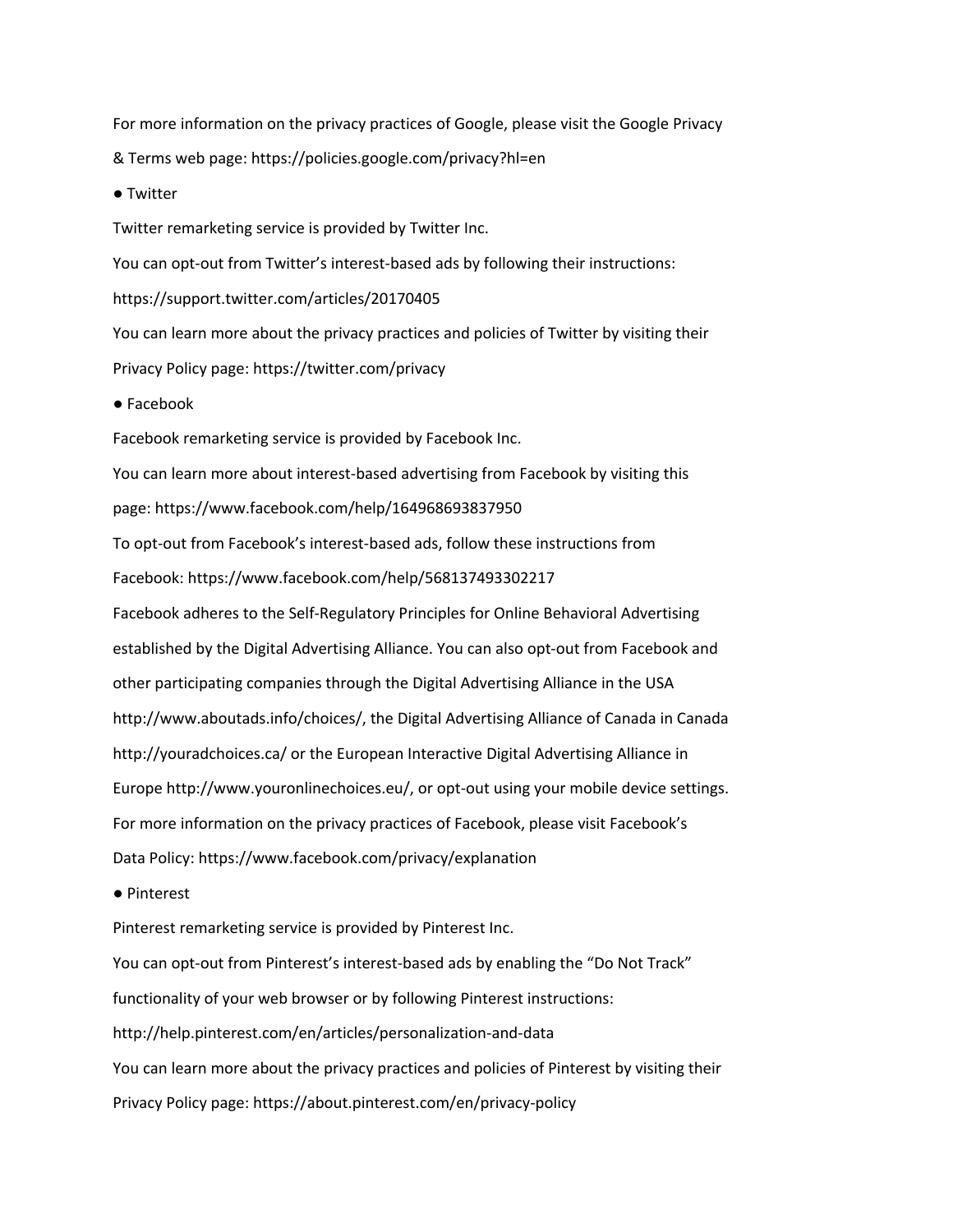### ● AdRoll

AdRoll remarketing service is provided by Semantic Sugar, Inc.

You can opt-out of AdRoll remarketing by visiting this AdRoll Advertising Preferences

web page: http://info.evidon.com/pub\_info/573?v=1&nt=1&nw=false

For more information on the privacy practices of AdRoll, please visit the AdRoll Privacy

Policy web page: http://www.adroll.com/about/privacy

● Perfect Audience

Perfect Audience remarketing service is provided by NowSpots Inc.

You can opt-out of Perfect Audience remarketing by visiting these pages: Platform Opt-out (http://pixel.prfct.co/coo) and Partner Opt-out (http://ib.adnxs.com/optout). For more information on the privacy practices of Perfect Audience, please visit the Perfect Audience Privacy Policy & Opt-out web page:

https://www.perfectaudience.com/privacy/index.html

● AppNexus

AppNexus remarketing service is provided by AppNexus Inc.

You can opt-out of AppNexus remarketing by visiting the Privacy & the AppNexus

Platform web page: http://www.appnexus.com/platform-policy#choices

For more information on the privacy practices of AppNexus, please visit the AppNexus

Platform Privacy Policy web page: http://www.appnexus.com/platform-policy/

Links to Other Sites

Our Service may contain links to other sites that are not operated by us. If you click a third party link, you will be directed to that third party's site. We strongly advise you to review the Privacy Policy of every site you visit.

We have no control over and assume no responsibility for the content, privacy policies or practices of any third-party sites or services.

Children's Privacy

Our Service does not address anyone under the age of 18 ("Children").

We do not knowingly collect personally identifiable information from anyone under the age of 18. If you are a parent or guardian and you are aware that your Child has